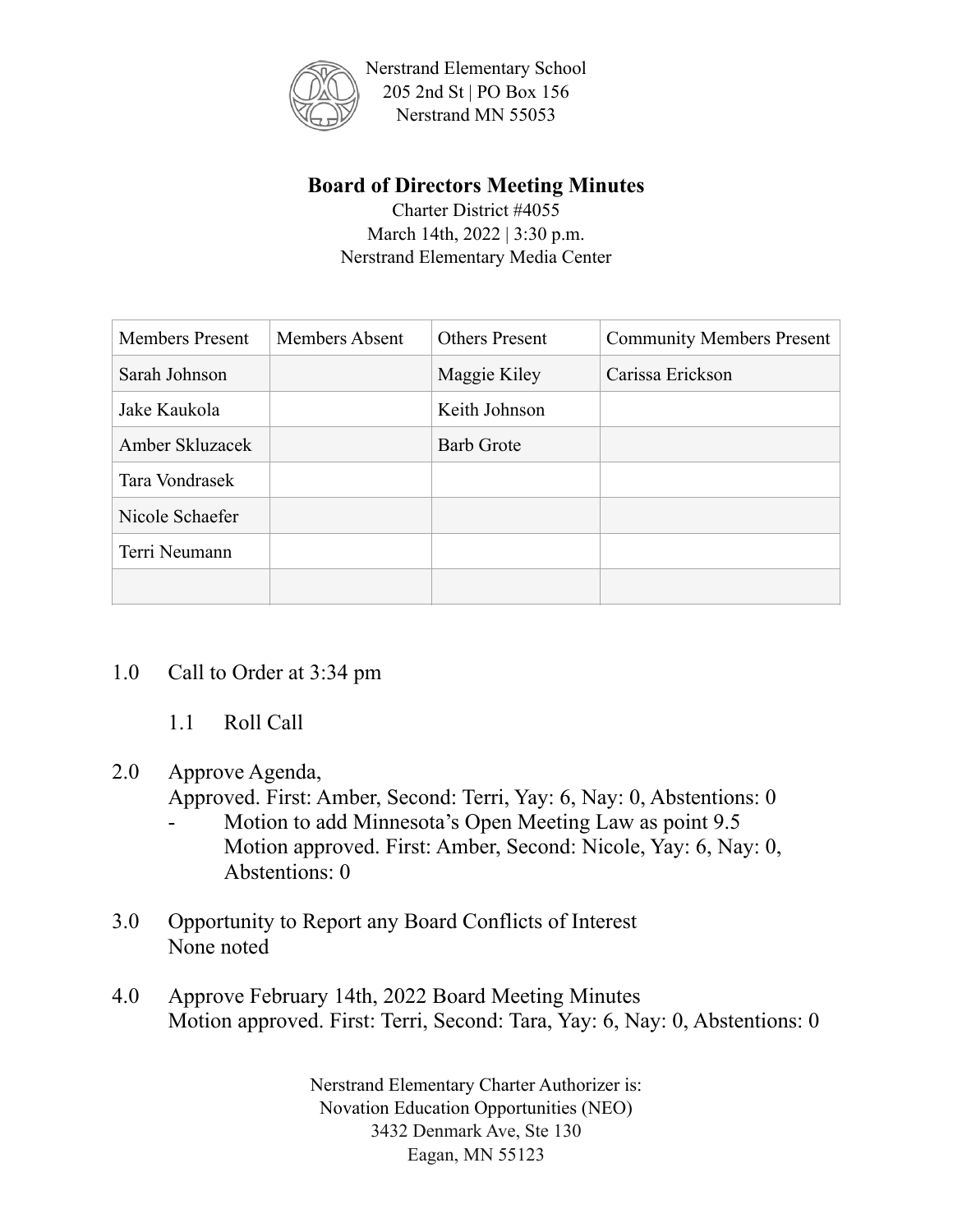

- 5.0 Approve February 28th, 2022 Special Board Meeting Minutes Approved. First: Jake, Second: Nicole, Yay: 6, Nay: 0, Abstentions: 0
- 6.0 Community Comment None
- 7.0 Reports

# 7.1 Director Report

See Report for additional details

- a ) School Highlights
	- Woodlands held first ever "Market Day" following their economics unit & is planning a Science Fair this spring
	- Jake is planning the Community Celebration which will be April 22nd. Woodlands had a virtual meeting with this years honoree, artist Fred Somers
	- Carmen held traditional "Highway" game in PE. She does lots of work to make this happen. They have now moved into a parachute unit.
	- ESSER GRANT  $(F161)$  is funding the Wolf Ridge Trip for teachers, students and chaperones this year
- b) Personnel Update
	- Admin Asst. hiring team has begun interviewing
- c) NEO Update
	- Approved for 5 year renewal
	- Training website is: http://mncharterboard.com/
- d) Director Evaluation
	- Focus has been on fall enrollment. Spring Open House has been scheduled for 5/5/2022 from 5:00-6:30 pm Utilizing a billboard in Faribault and translating all materials into Spanish.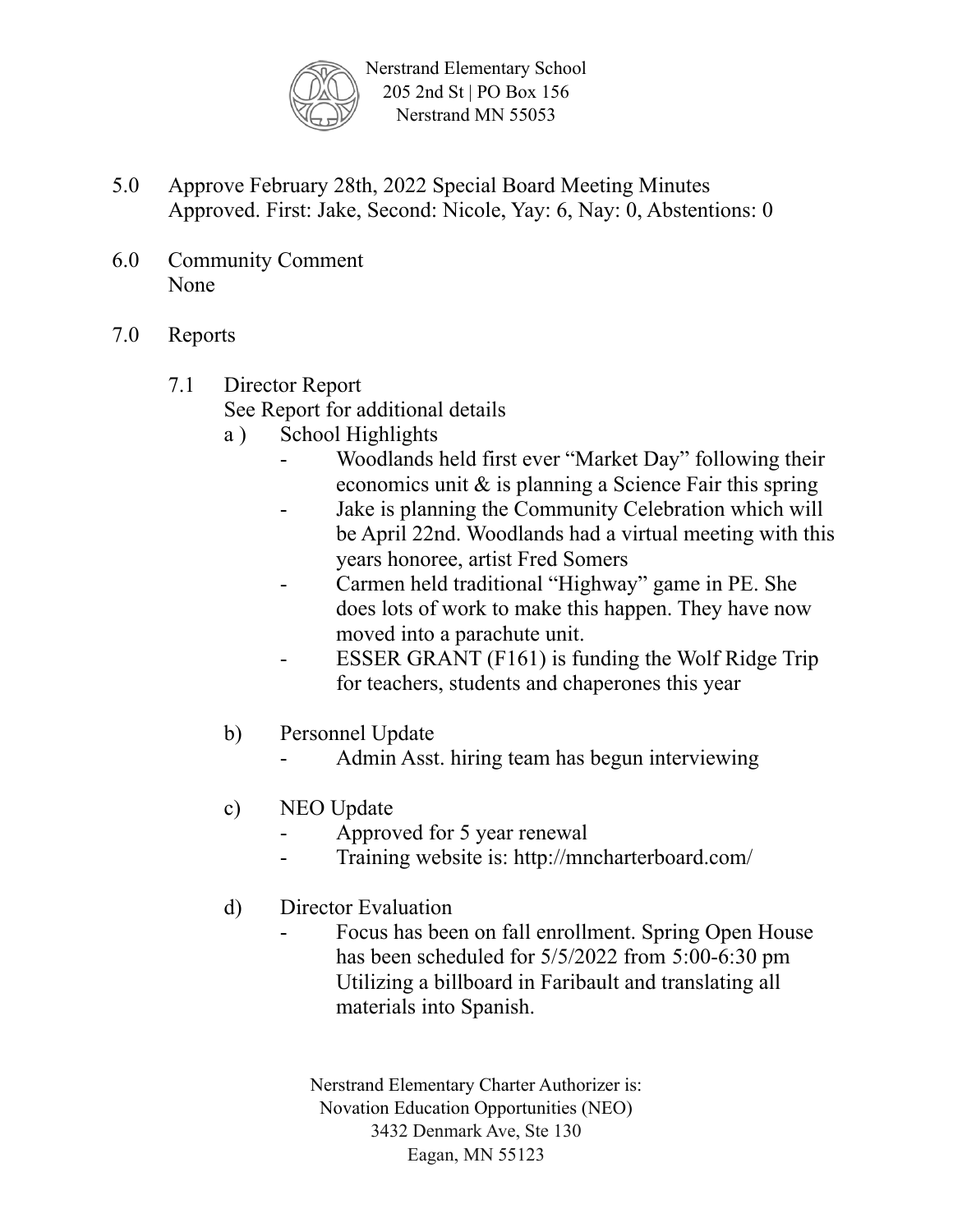

- d) Student Performance Results
	- Reviewed Group Screening Report for 2nd grade reading and math, included fall and winter scoring
- e) COVID-19 Update
	- Faribault School District #656 removed the mask mandate and Nerstrand followed as the board voted to follow their guidance at the 8/2021 school board meeting.
	- Some pandemic protocols have been lessened: now being able to use hand dryers, utilizing the recess doors, dressing in winter gear in classrooms and holding all school meetings again.
- 7.2 NEO Authorizer Comments None
- 7.3 Enrollment Update 113 students enrolled for fall. Full kindergarten class with 24 students,

24 students in 1st, 16 students in 2nd, 17 students in 3rd, 17 students in 4th and 15 students in 5th grade.

- 7.4 Finance Report
	- a) Monthly Financial Report
		- Keith will request quotes from audit companies
		- Motion to approve Monthly Financial Report Motion approved. First: Amber, Second: Tara, Yay: 6, Nay: 0, Abstentions: 0
	- b) Update from Budget/Finance Committee
		- Met on  $3/14/2022$
		- 2 different budget scenarios presented to board to compare the budget looking at different enrollment projections
	- c) Financial management options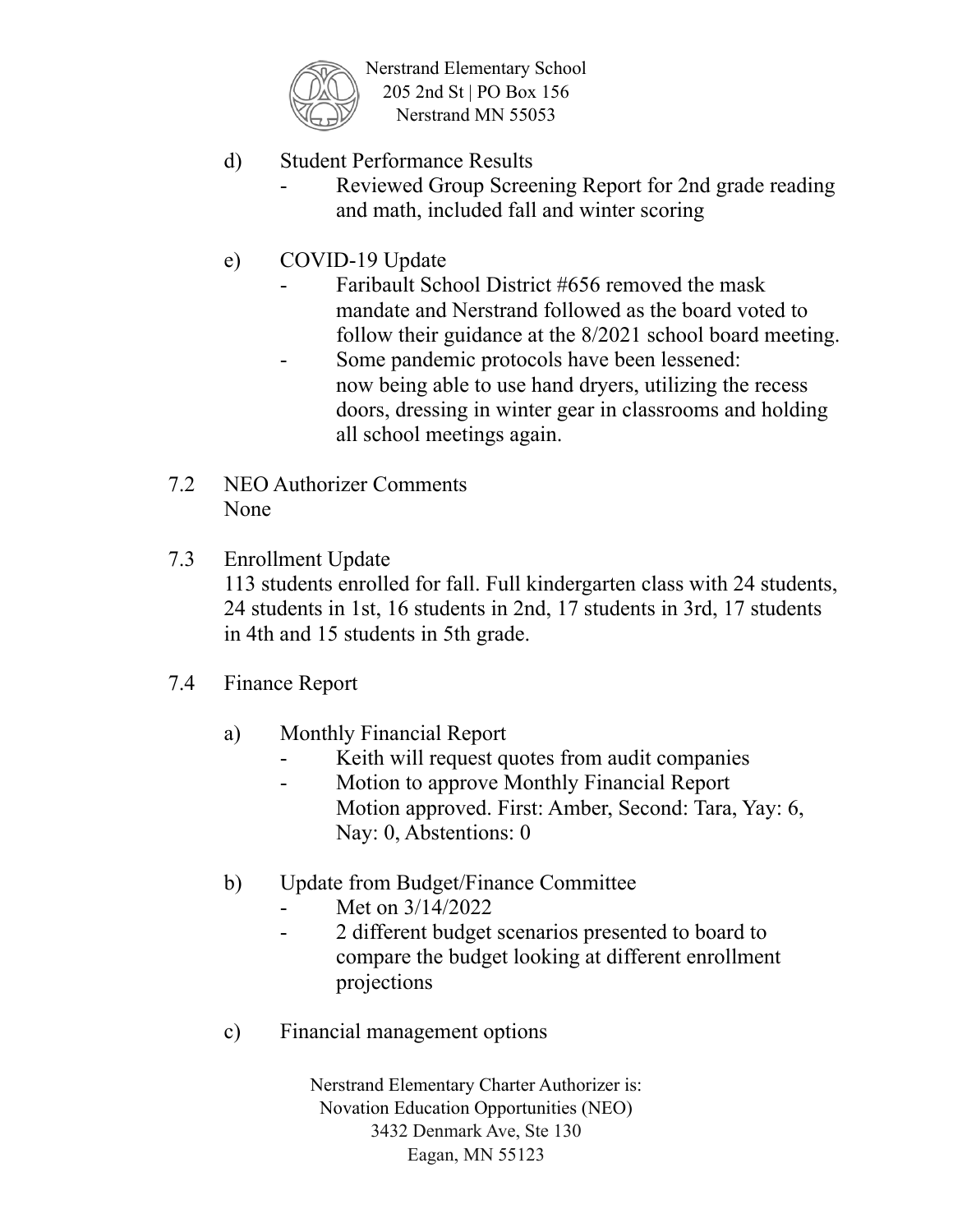

- Keith has started to receive proposals and is compiling options for finding a replacement Financial Manager
- Moving toward utilizing GoogleDrive for board to upload minutes/statements

## 8.0 Policy

- 8.1 Motion to replace viewing Policy #404 with Policy #415 instead due to upcoming field trips and volunteer opportunities. Motion approved. First: Amber, Second: Tara, Yay: 6, Nay: 0, Abstentions: 0
	- After discussion all changes tabled until further research and planning is done to ensure best practices

#### 9.0 New Business

- 9.1 Elect Board Treasurer Motion to elect Jake Kaukola as Treasurer of the board Motion approved. First: Amber, Second: Terri, Yay: 6, Nay: 0, Abstentions: 0
- 9.2 Open Board Position, term ends June 2022 Motion to appoint Carissa Erickson to the position of parent board member. Motion approved. First: Amber, Second: Tara, Yay: 6, Nay: 0, Abstentions: 0
- 9.3 Review and Discuss FY23 MARSS Coordination Proposal through 10/7/2022, Designs for Learning Motion to have Director Maggie Kiley to decide on the schools behalf if this service is needed/will be utilized Motion approved. First: Amber, Second: Nicole, Yay:6, Nay: 0, Abstentions: 0
- 9.4 Discussed Maggie Kileys Director transition plan to assist through summer and through 10/7/2022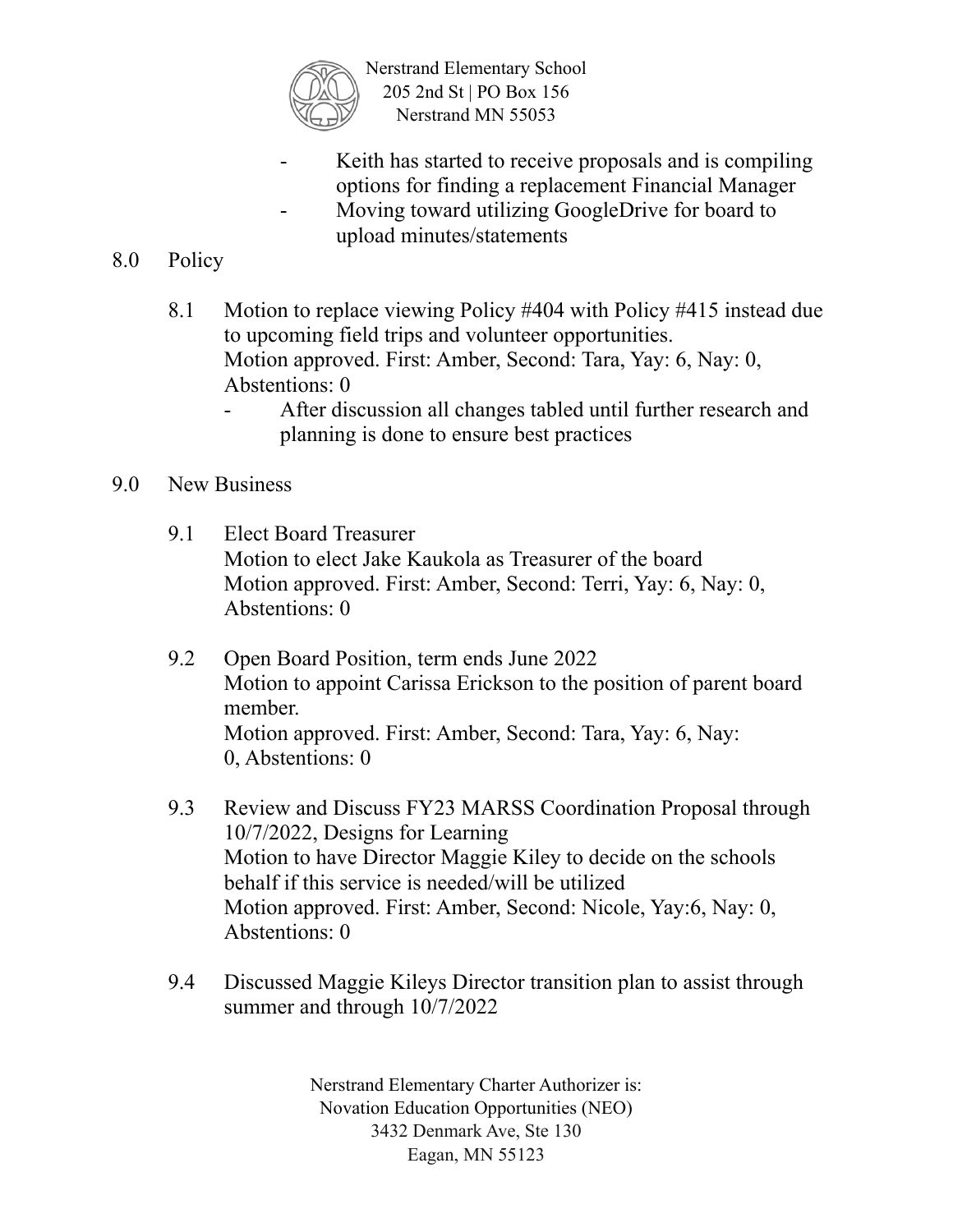

- Motion to hire Maggie Kiley as a teacher/consultant through 10/7/2022 to assist the new director during the transition. Together Maggie and the new director will cover all necessary tasks and procedures this summer and decide how Maggies' skills, knowledge and understanding of Nerstrand Elementary will be best utilized while she is assisting at the school. First: Amber, Second: Nicole
- Motion to amend the motion to strike the word consultant and add "on special assignment" Motion approved. First: Amber, Second: Nicole, Yay: 6, Nay: 0, Abstentions: 0
- Main Motion to hire Maggie Kiley as a teacher on special assignment through 10/7/2022 to assist the new director during the transition. Together Maggie and the new director will cover all necessary tasks and procedures this summer and decide how Maggies' skills, knowledge and understanding of Nerstrand Elementary will be best utilized while she is assisting at the school.

Motion approved. First: Amber, Second: Nicole, Yay: 6, Nay: 0, Abstentions: 0

- 10.0 Old Business
	- 10.1 Director Hiring Committee Update
		- Ali Bossmann will be serving as the parent committee member.
		- The listing has been created and the committee has started posting on educator employment sites
	- 10.2 Review BOD Work Calendar
		- a) Verified date for 30-day notice of BOD election
		- b) Approve 2022-2023 Nerstrand School Calendar Motion approved. First: Jake, Second: Nicole, Yay: 6, Nay: 0, Abstentions: 0